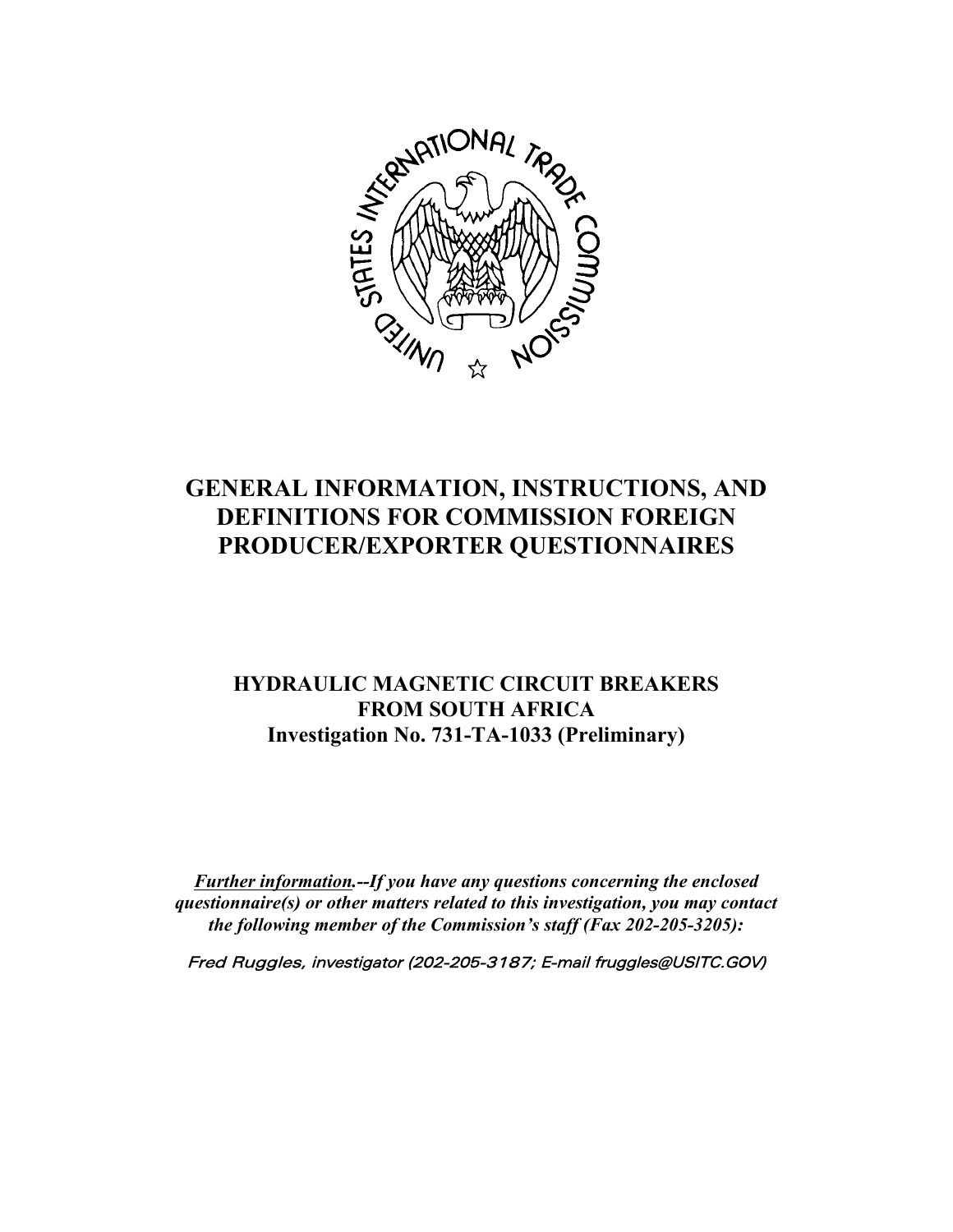#### **GENERAL INFORMATION, INSTRUCTIONS, AND DEFINITIONS**

#### **GENERAL INFORMATION**

*Background*.--This investigation was instituted in response to a petition filed on April 14, 2003 by Airpax Corp., Cambridge, MD. Antidumping duties may be assessed on the subject imports as a result of this investigation if the Commission makes an affirmative determination of injury, threat, or material retardation, and if the U.S. Department of Commerce makes an affirmative determination of dumping.

Additional questionnaires will be supplied promptly upon request, or photocopies of the enclosed questionnaire(s) may be used. Address all correspondence to the United States International Trade Commission, Washington, DC 20436. Hearing-impaired individuals can obtain information regarding this investigation via the Commission's TDD terminal (202-205-1810).

*Due date of questionnaire(s)*.--Return the completed questionnaire(s) to the United States International Trade Commission by no later than April 29, 2003. Although the enclosed postpaid envelope may be used to return the completed questionnaire, use of an overnight mail service may be necessary to ensure that your response actually reaches the Commission by April 29, 2003. If you do not use the enclosed envelope, please make sure the completed questionnaire is sent to the attention of Fred Ruggles. **Return only one copy of the completed questionnaire(s), but please keep a copy for your records so that you can refer to it if the Commission staff contacts you with any questions during the course of the investigation.**

*Service of questionnaire response(s)*.--In the event that your firm is a party to this investigation, you are required to serve a copy of the questionnaire(s), once completed, on parties to the proceeding that are subject to administrative protective order (see 19 CFR § 207.7). A list of such parties is maintained by the Commission's Secretary and may be obtained by calling 202- 205-1803. A certificate of service must accompany the copy of the completed questionnaire(s) you submit (see 19 CFR § 207.7).

*Confidentiality*.--The commercial and financial data furnished in response to the enclosed questionnaire(s) that reveal the individual operations of your firm will be treated as confidential by the Commission to the extent that such data are not otherwise available to the public and will not be disclosed except as may be required by law (see 19 U.S.C. § 1677f). Such confidential information will not be published in a manner that will reveal the individual operations of your firm; however, nonnumerical characterizations of numerical business proprietary information (such as discussion of trends) will be treated as confidential business information only at the request of the submitter for good cause shown.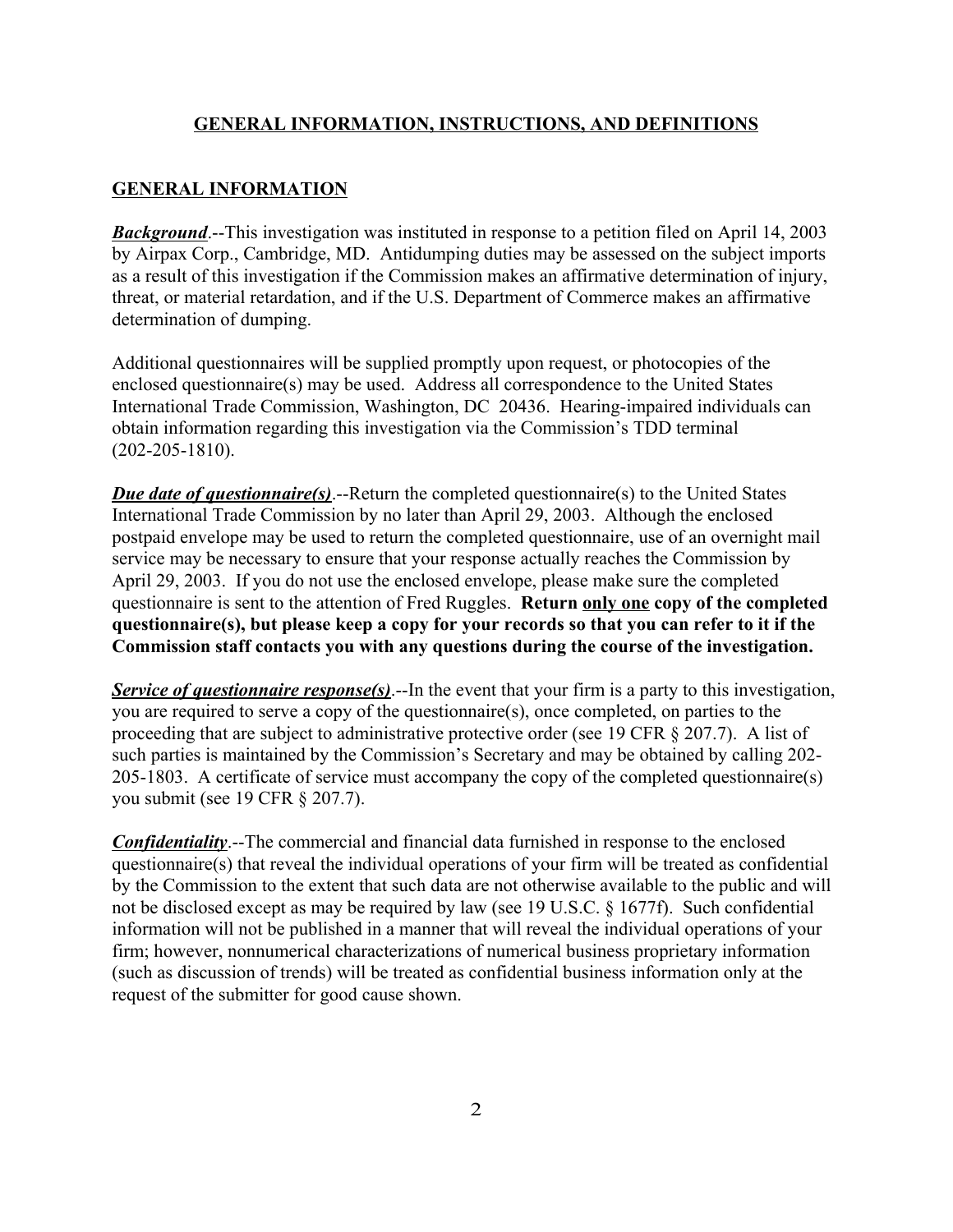#### **GENERAL INFORMATION, INSTRUCTIONS, AND DEFINITIONS--***Continued*

#### **GENERAL INFORMATION--***Continued*

*Verification***.--The information submitted in the enclosed questionnaire(s) is subject to audit and verification by the Commission. To facilitate possible verification of data, please keep all your workpapers and supporting documents used in the preparation of the questionnaire response(s).**

*Release of information*.--The information provided by your firm in response to the questionnaire(s), as well as any other business proprietary information submitted by your firm to the Commission in connection with the investigation, may become subject to, and released under, the administrative protective order provisions of the Tariff Act of 1930 (19 U.S.C. § 1677f) and section 207.7 of the Commission's Rules of Practice and Procedure (19 CFR § 207.7). This means that certain lawyers and other authorized individuals may temporarily be given access to the information for use in connection with this investigation or other importinjury investigations conducted by the Commission on the same or similar merchandise; those individuals would be subject to severe penalties if the information were divulged to unauthorized individuals.

#### **INSTRUCTIONS**

*Answer all questions*.--Do not leave any question or section blank unless a questionnaire expressly directs you to skip over certain questions or sections. If the answer to any question is "none," write "none." **If information is not readily available from your records in exactly the form requested, furnish carefully prepared estimates--designated as such by the letter "E"--and explain the basis of your estimates**. Answers to questions and any necessary comments or explanations should be supplied in the space provided or on separate sheets attached to the appropriate page of the questionnaire(s). If your firm is completing more than one questionnaire in connection with this investigation (i.e., a producer, importer, purchaser, and/or foreign producer questionnaire), you need not respond to duplicated questions in the questionnaires.

*Consolidate all establishments in South Africa*.--Report the requested data for your establishment(s) located in South Africa. **Firms operating more than one establishment should combine the data for all establishments into a single report.**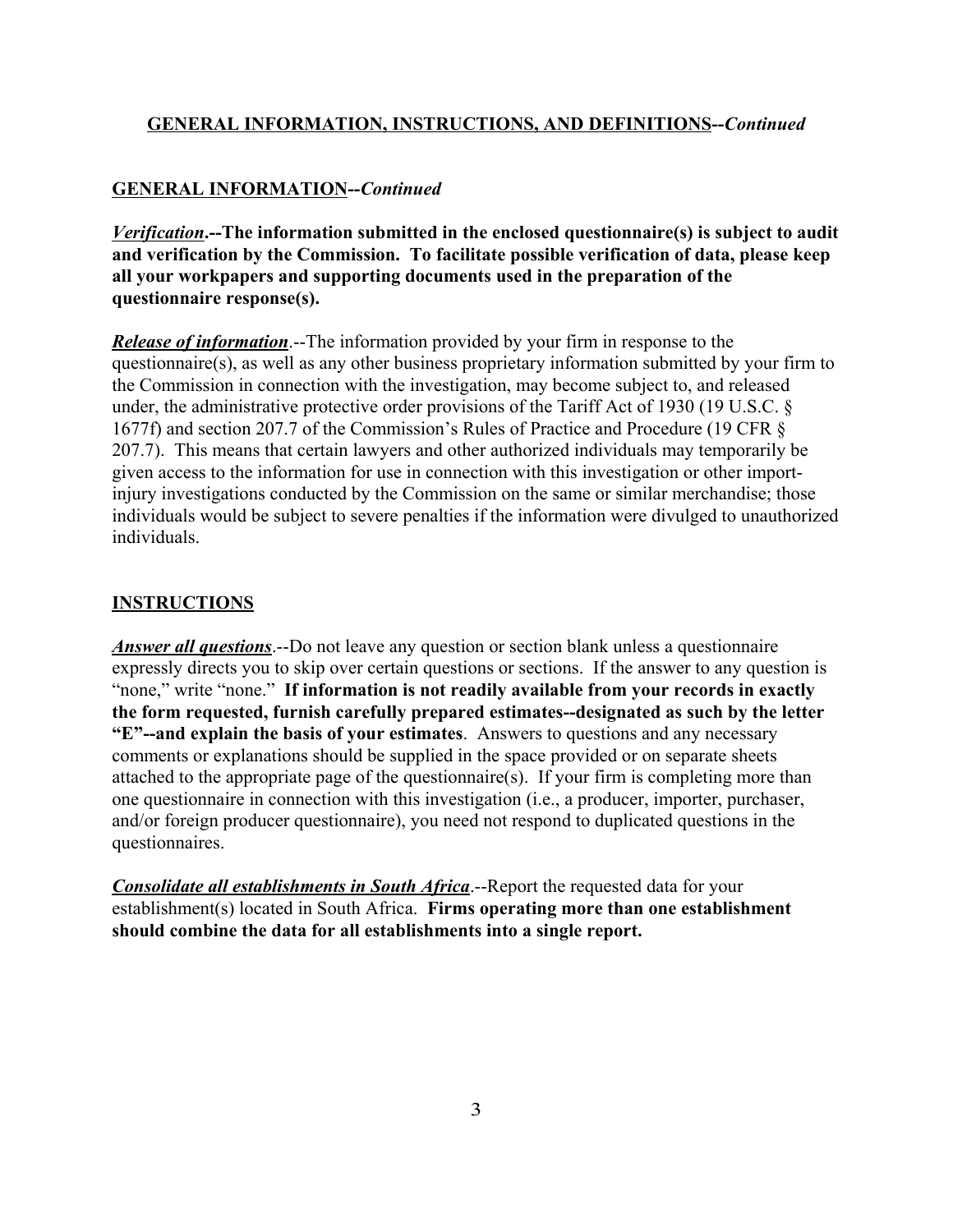# **GENERAL INFORMATION, INSTRUCTIONS, AND DEFINITIONS--***Continued*

# **DEFINITIONS**

*Hydraulic magnetic circuit breakers*.–All hydraulic magnetic (sometimes referred to as magnetic hydraulic) circuit breakers, as covered by subheadings 8535.21.00, 8535.29.00, and 8536.20.00 of the Harmonized Tariff Schedule of the United States (HTS).

*Firm*.--An individual proprietorship, partnership, joint venture, association, corporation (including any subsidiary corporation), business trust, cooperative, trustee in bankruptcy, or receiver under decree of any court.

*Related firm.*--A firm that your firm solely or jointly owned, managed, or otherwise controlled; a firm that solely or jointly owned, managed, or otherwise controlled your firm; and/or a firm that was solely or jointly owned, managed, or otherwise controlled by a firm that also solely or jointly owned, managed, or otherwise controlled your firm.

*Establishment*.--Each facility of a firm in South Africa involved in the production of hydraulic magnetic circuit breakers (as defined above), including auxiliary facilities operated in conjunction with (whether or not physically separate from) such facilities.

*United States*.--For purposes of this investigation, the 50 States, Puerto Rico, the U.S. Virgin Islands, and the District of Columbia.

*Importer*.--Any person or firm engaged, either directly or through a parent company or subsidiary, in importing hydraulic magnetic circuit breakers (as defined above) into the United States from a foreign manufacturer or through its selling agent.

*Average production capacity*.--The level of production that your establishment(s) could reasonably have expected to attain during the specified periods. Assume normal operating conditions (i.e., using equipment and machinery in place and ready to operate; normal operating levels (hours per week/weeks per year) and time for downtime, maintenance, repair, and cleanup; and a typical or representative product mix).

*Production*.--All production in your establishment(s) in South Africa, including production consumed internally within your firm.